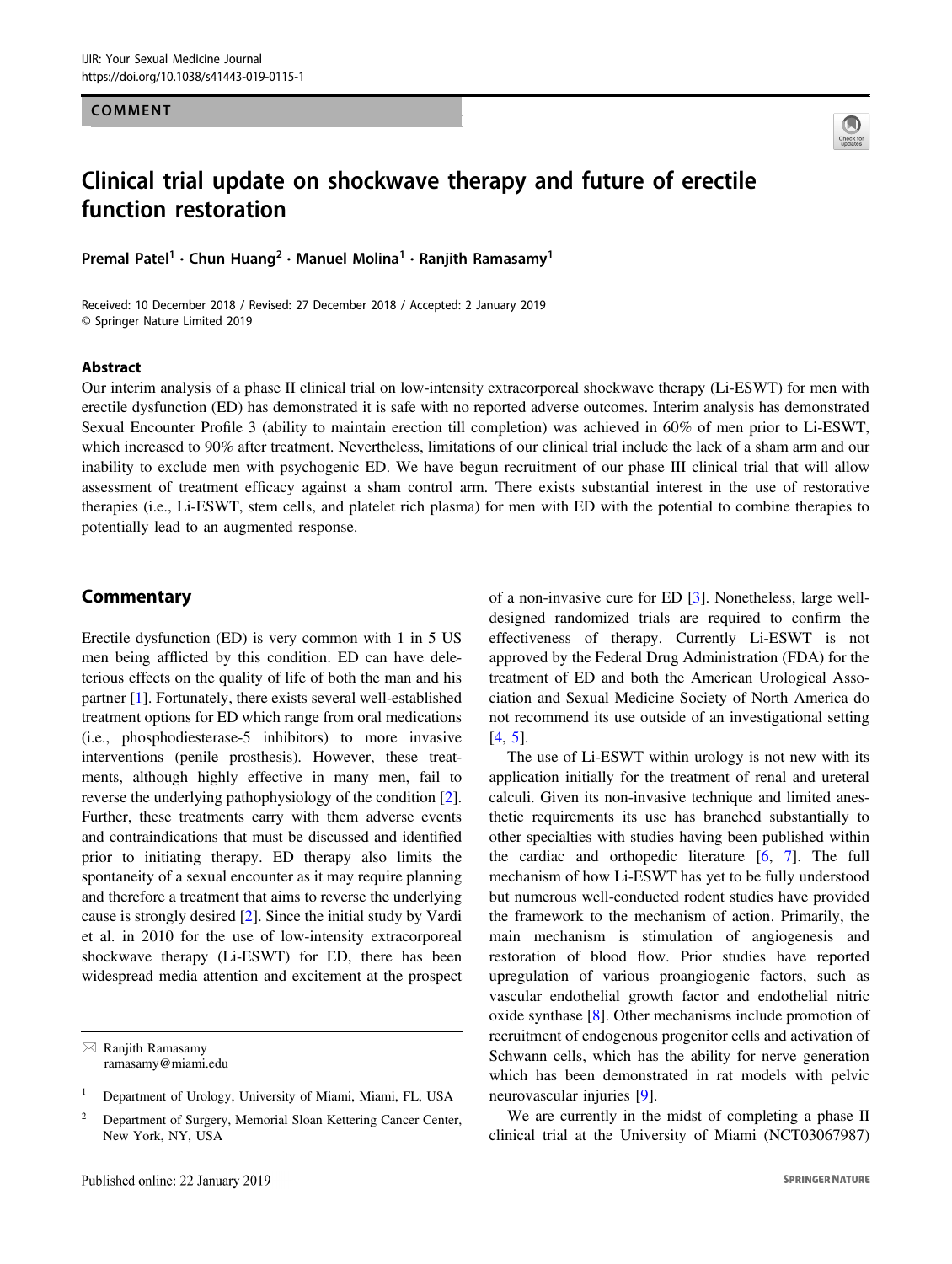using the MoreNova shockwave generator developed by DirexGroup (Canton, MA, USA) [\[10](#page-2-0)]. We have recruited 80 men with the following inclusion criteria: men aged 30–80 years old with a baseline IIEF-EF score of 11–25 (mild to moderate), total testosterone 300–1000 ng/dl, no history of neurologic or psychiatric disease or pelvic surgery or radiation, no anatomic malformations, and hemoglobin A1c  $\leq 7.0\%$ . Importantly, men already taking a phosphodiesterase-5 inhibitor (PDE5i) were assigned a washout period of 4 weeks before beginning the study and remained without PDE5i for the duration of the study. Patients were randomized in a 1:1 allocation ratio to receive one of two treatment protocols. Group A underwent five treatments of 720 shockwaves given over five consecutive days. Group B received six treatments of 600 shockwaves given every other day over two weeks. Each group received a total of 3600 shockwaves. The device delivered electromagnetic shockwaves in linear segments, circumferentially around the penis, with an energy intensity of ∼0.09 mJ/mm. Minimal clinically importance difference (MCID) was defined as an increase in IIEF of  $\geq 2$  for patients with baseline mild ED (IIEF score of  $17-25$ ), and  $\geq 5$  for patients with baseline moderate ED (IIEF score of 11–16) at the end of six months. Our interim analysis has demonstrated MCID for the IIEF-EF was achieved in 66% of group A and 75% of group B, and the percentage of yes responses to Sexual Encounter Profile 3 went from 63 to 88% in group A and 58 to 92% in group B (Figs. 1 and 2). No treatment-related side effects were reported. The results are encouraging and will hopefully provide valuable data for the clinical efficacy of Li-ESWT. We have begun recruitment for our phase III clinical trial to assess the efficacy of Li-ESWT against a sham control group with an extended follow-up of 12 months (NCT03670628).

Other restorative therapies which are currently being investigated is the use of plasma rich proteins and mesenchymal stem cell (MSC) therapy. MSC therapy are thought to stimulate endothelial cell proliferation and lead to inhibition of endothelial cell apoptosis mediated by a paracrine mechanism. Unfortunately, survival rates of MSC is quite dismal when



Fig. 1 IIEF scores at baseline, 1, 3, and 6 months for both treatment groups



Fig. 2 EHS scores at baseline, 1, 3, and 6 months for both treatment groups



Fig. 3 Combination of shockwave and stem cells for erectile dysfunction may potentially lead to augmented therapeutic response

injected into the cavernosal tissue [\[8\]](#page-2-0). There has been evidence to suggest concomitant Li-ESWT and stem cell therapy leads to an increased proliferation rate of the stem cells which could have beneficial effects on the target tissue [\[11\]](#page-2-0). Fig. 3 illustrates the potential augmented response by dual therapy. A recent animal study found combination of Li-ESWT and adipose-derived mesenchymal stem cells lead to superior outcomes than either treatment modality alone in protecting against ischemia-reperfusion induced thigh injury [\[12\]](#page-2-0). This study has limitations in that it assessed acute ischemic injury which is unlike the pathophysiology of ED but demonstrates a potential augmented response by combined both Li-ESWT and stem cell therapy. Another study within the orthopedic literature found radial shockwaves lead to greater proliferation of MSCs as well as self-renewal in vitro and were found to accelerate cartilage repair in a rabbit model [\[7](#page-2-0)]. With respect to using Li-ESWT and MSCs for the treatment of ED, one study of 8-week old rats treated with a combination of both modalities found Li-ESWT stimulated MSCs to express more